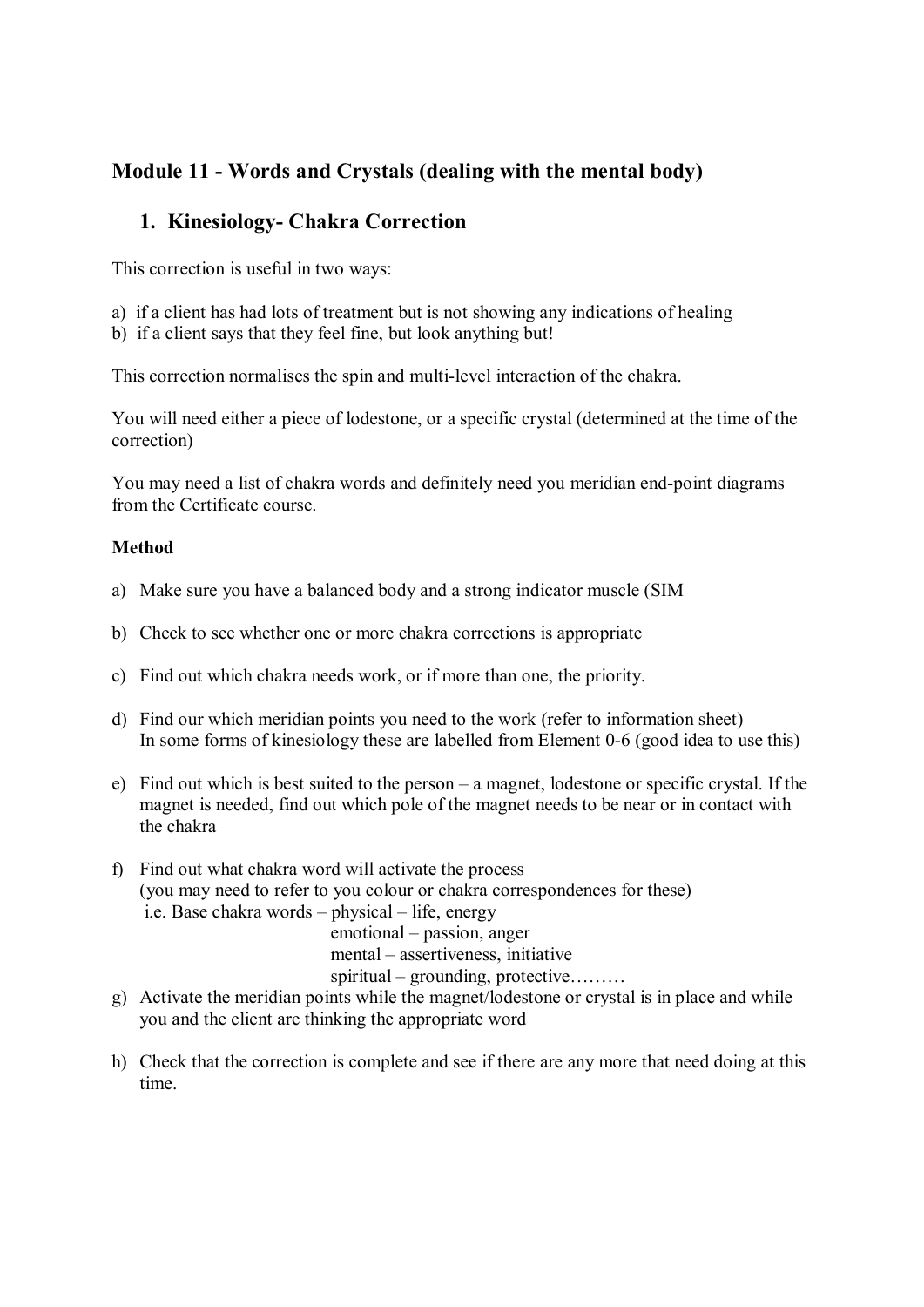## **2. Life Energy Affirmations**

Testing Technique:

- 1) Test thymus point with client's hand. If weak this system of healing is needed.
- 2) Have the client hold their open palm on the side of their head, avoiding any hair contact. One side will test weak. If the left hemisphere is weak: midline points are required If the right hemisphere is weak, bilateral points are required, usually only needing to test one side.
- 3) Test each point with the client's hand until a weak point is found.
- 4) Have the client repeat the necessary affirmation out loud several times. 4) Have the client repeat the necessary affirmation out loud so<br>5) Retest. It should now be strong (if not, do more repeats).
- 
- 6) Retest. It should now be strong (if not, do more repeats).<br>6) Return to 1). If this is still weak, repeat the process to find the next level of stress. Continue until the thymus is no longer weak when tested.

#### **Notes:**

- a) There are usually several affirmations needed. The first ones tend to be superficial, current issues, the following affirmations are more fundamental.
- b) The more significant the emotions involved, the more internal resistance there will be. This MUST be stressed by you as perfectly normal. The whole point is to change incorrect and life-damaging beliefs to the positive so that the client's energies can be restored to a healthy balance.
- c) A common response is that it doesn't feel like telling the truth, or, but I don't feel like that!

That is the whole point.

- d) Occasionally these affirmations only need to be used a support during a session. It is worth checking whether the placement of any crystal/essence will reinforce the change or ease the changes needed in the body.
- e) The affirmations may be needed to be repeated for 'x' times a day, for 'y' days or weeks. If this is so, they need to be repeated in the order that they came up in the procedure.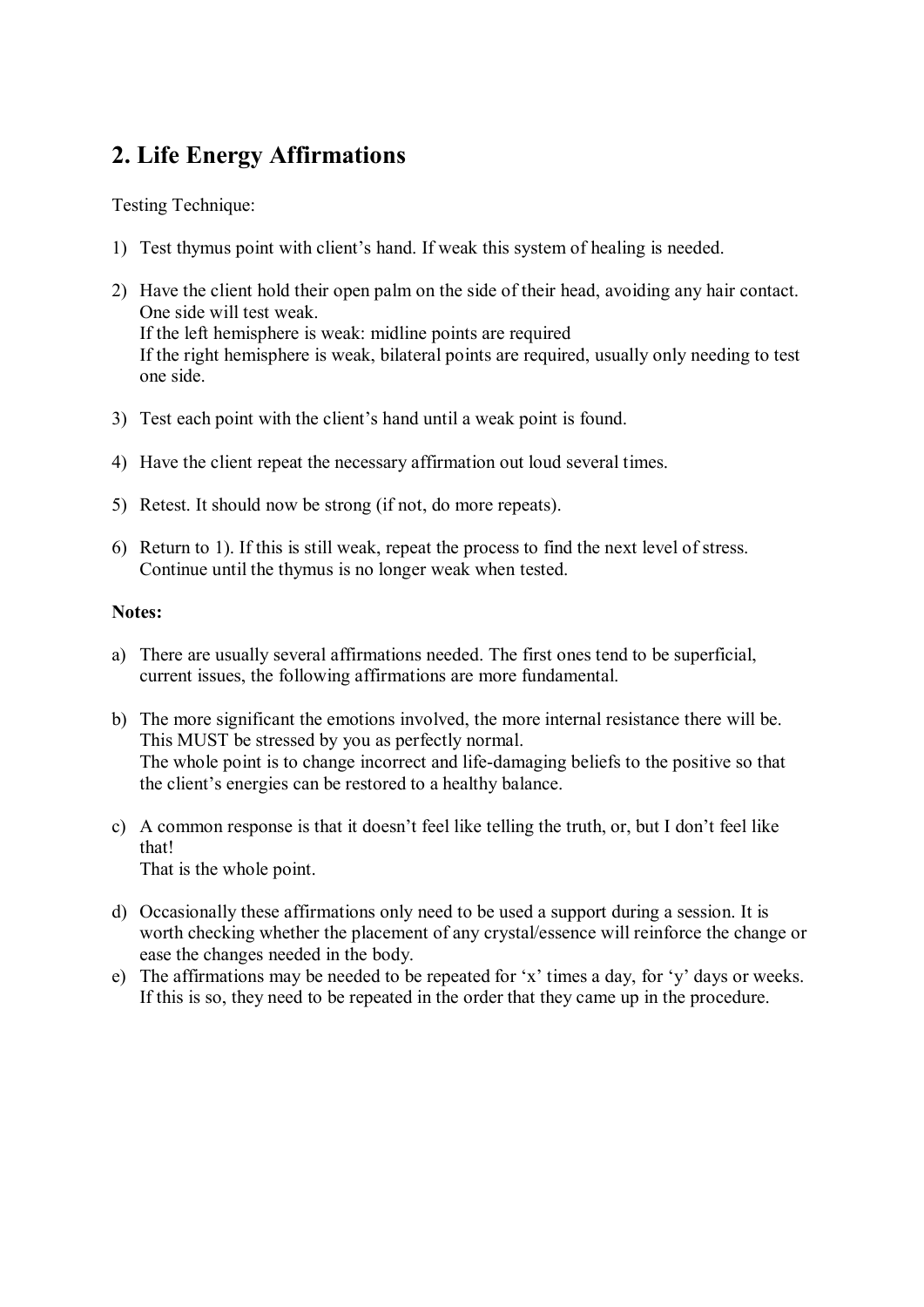#### **Testing Points for Life Affirmations**



#### **LIFE ENERGY AFFIRMATIONS**

(John Diamond)

These are worded very precisely. Do not underestimate their power to heal. If you or your client says their own name i.e.

"Fred is humble Fred is tolerant" etc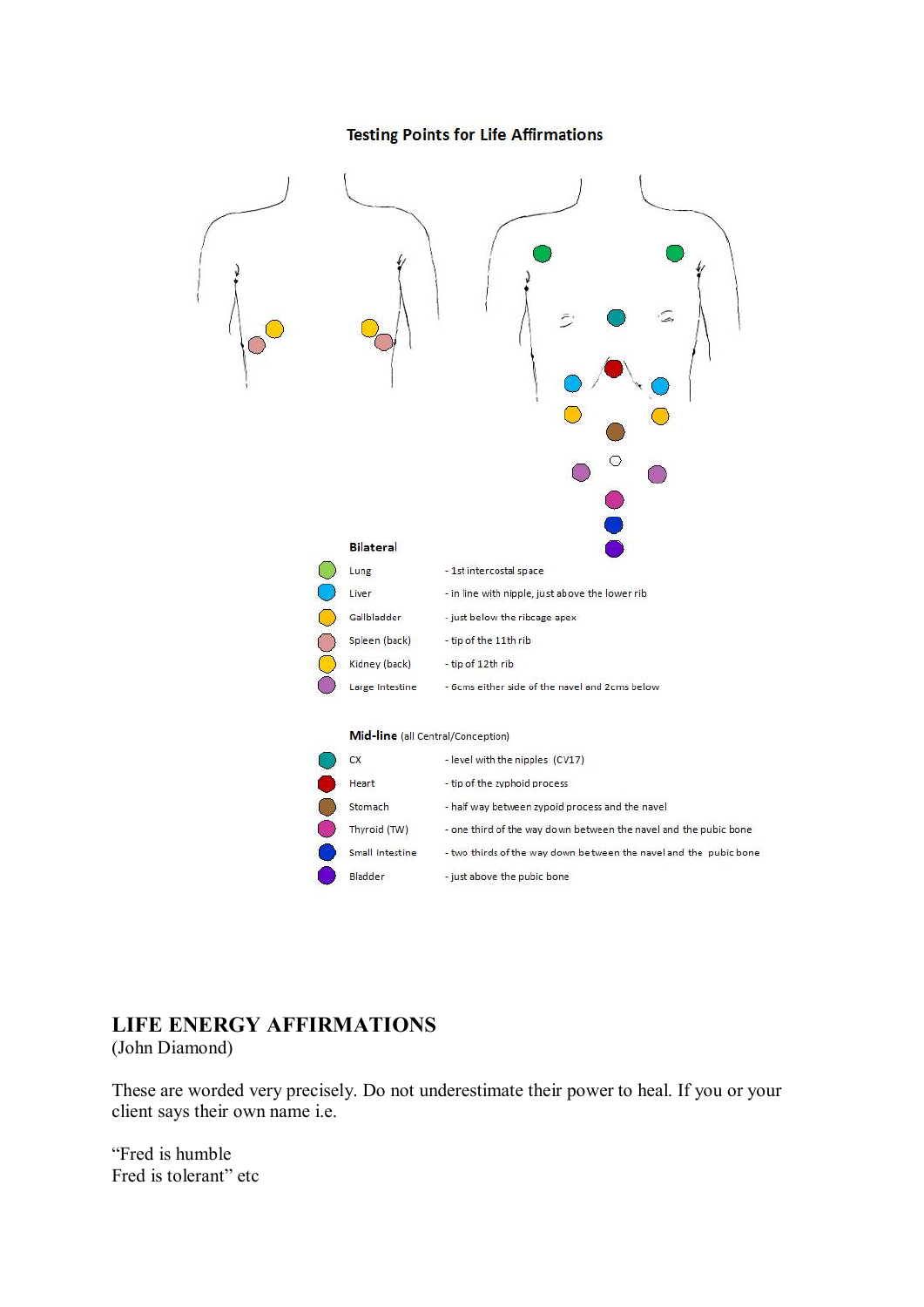They are even more effective.

#### LUNG MERIDIAN

I am humble I am tolerant I am modest

### LIVER MERIDIAN

I am happy I have good fortune I am cheerful

#### GALLBLADDER MERIDIAN

I reach out with love I reach out with forgiveness

#### SPLEEN MERIDIAN

I have faith and confidence in my future I am secure. My future is secure

#### KIDNEY MERIDIAN

I am sexually secure My sexual energies are balanced

#### LARGE INTESTINE MERIDIAN

I am basically clean and good I am worthy of being loved

#### CX MERIDIAN

I renounce my past I am relaxed. My body is relaxed I am generous

#### HEART MERIDIAN

I love I forgive There is forgiveness in my heart